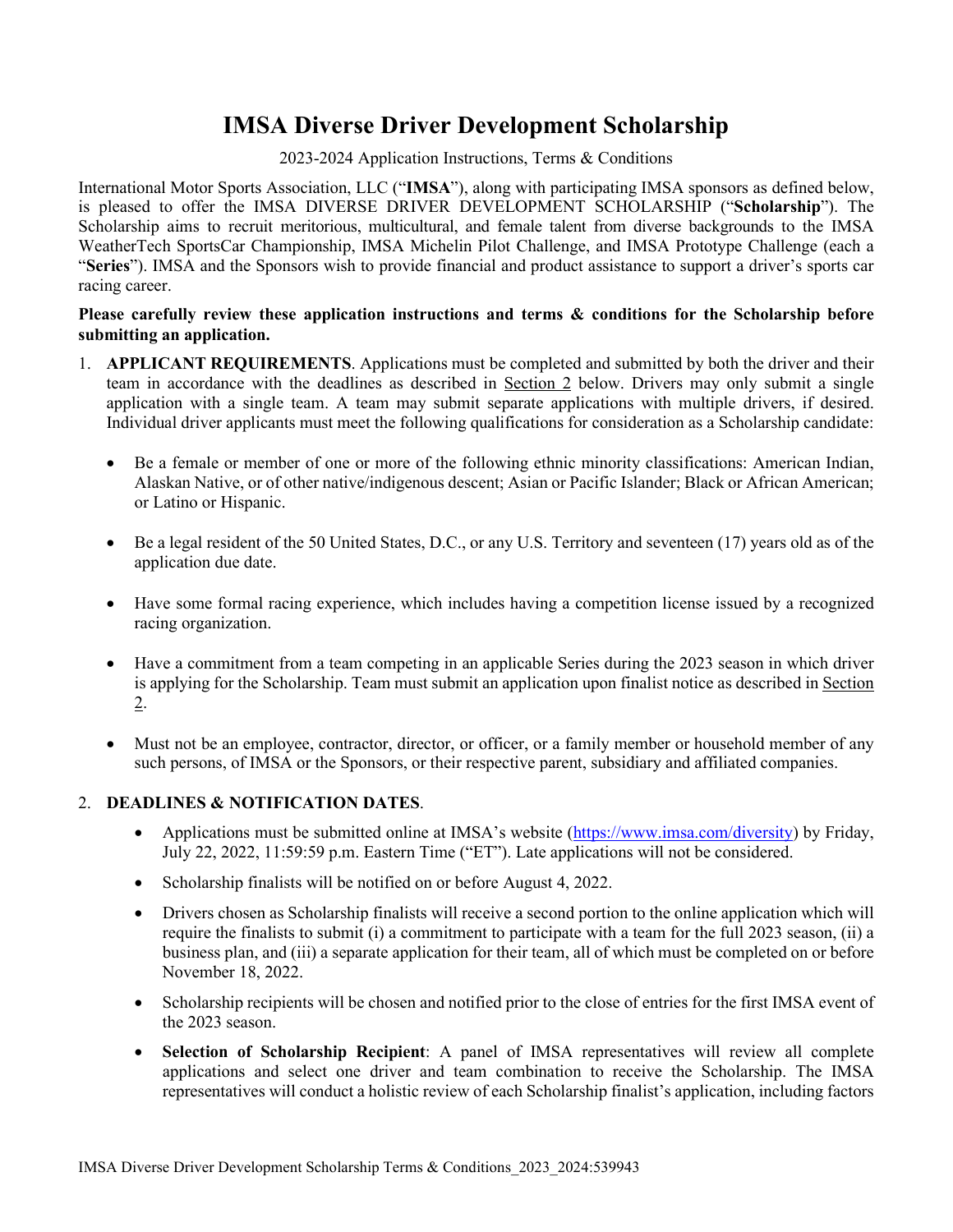such as the driver's previous racing experience and the potential impact of the Scholarship award to the driver and team combination.

- 3. **TO APPLY**. Follow the instructions at<https://www.imsa.com/diversity>("**Website**") to access the online IMSA Diverse Driver Development Scholarship Application Form. Applicants must complete all sections in the application. If driver is selected as a Scholarship finalist, driver and their team will be provided with a second portion of the online application as described in Section 2. If any applicant driver is under the age of majority, a parent or legal guardian must also sign the application. Once submitted, applications become the property of IMSA and will not be returned.
- 4. **SCHOLARSHIP DETAILS 2023 SEASON.** The Scholarship will be awarded in the name of the driver, for the benefit of the team and driver combination. IMSA in concert with Bell Racing Helmets Group, Michelin North America, OMP Racing, RECARO Automotive North America, LAT Images, and VP Racing Fuels ("Sponsors") will provide the following for the 2023 season as part of the Scholarship:
	- A. One (1) Full Season Premium Pre-Paid Entry into one (1) of the classes in one (1) of the Series' below, the values of which are approximate and subject to change:
		- o *IMSA WeatherTech SportsCar Championship* 
			- GTP valued at one hundred twenty-one thousand five hundred dollars (\$121,500)
			- GTD PRO valued at one hundred twenty-one thousand five hundred dollars (\$121,500)
			- GTD valued at one hundred fourteen thousand dollars (\$114,000)
			- LMP2 valued at ninety-nine thousand five hundred dollars (\$99,500)
			- LMP3 valued at ninety-nine thousand five hundred dollars (\$99,500)
		- o *IMSA Michelin Pilot Challenge*
			- GS valued at fifty-two thousand four hundred dollars (\$52,400)
			- TCR valued at forty-nine thousand four hundred dollars (\$49,400)
		- o *IMSA Prototype Challenge*
			- Valued at twenty-nine thousand five hundred dollars (\$29,500)
	- B. One (1) set of racing tires for each of the events in the chosen Series, each set valued at approximately two thousand five hundred dollars (\$2,500);
	- C. Two (2) fuel drums for each of the events in the chosen series, each drum valued at approximately seven hundred fifty dollars (\$750);
	- D. Four (4) hospitality passes to each Series event where the IMSA WeatherTech Paddock Club is in operation, each valued at five hundred ninety-nine dollars (\$599);
	- E. Four (4) General Admission tickets to each Series event, each valued at approximately one hundred twenty-five dollars (\$125);
	- F. One (1) Bell FIA 8860 helmet, valued at approximately four thousand dollars (\$4,000); Six (6) Bell motocross-style helmets (or relevant equivalent) for the recipient's team, valued at approximately one thousand five hundred dollars (\$1,500) total; A merchandise credit worth up to two thousand dollars (\$2,000) to be used towards one (1) OMP driving suit and other OMP products of Scholarship recipient's choice, if available;
	- G. One (1) RECARO seat, valued at approximately three thousand dollars (\$3,000);
	- H. One (1) session of professional headshots by LAT Images of the Scholarship recipient, valued at approximately one thousand five hundred dollars (\$1,500);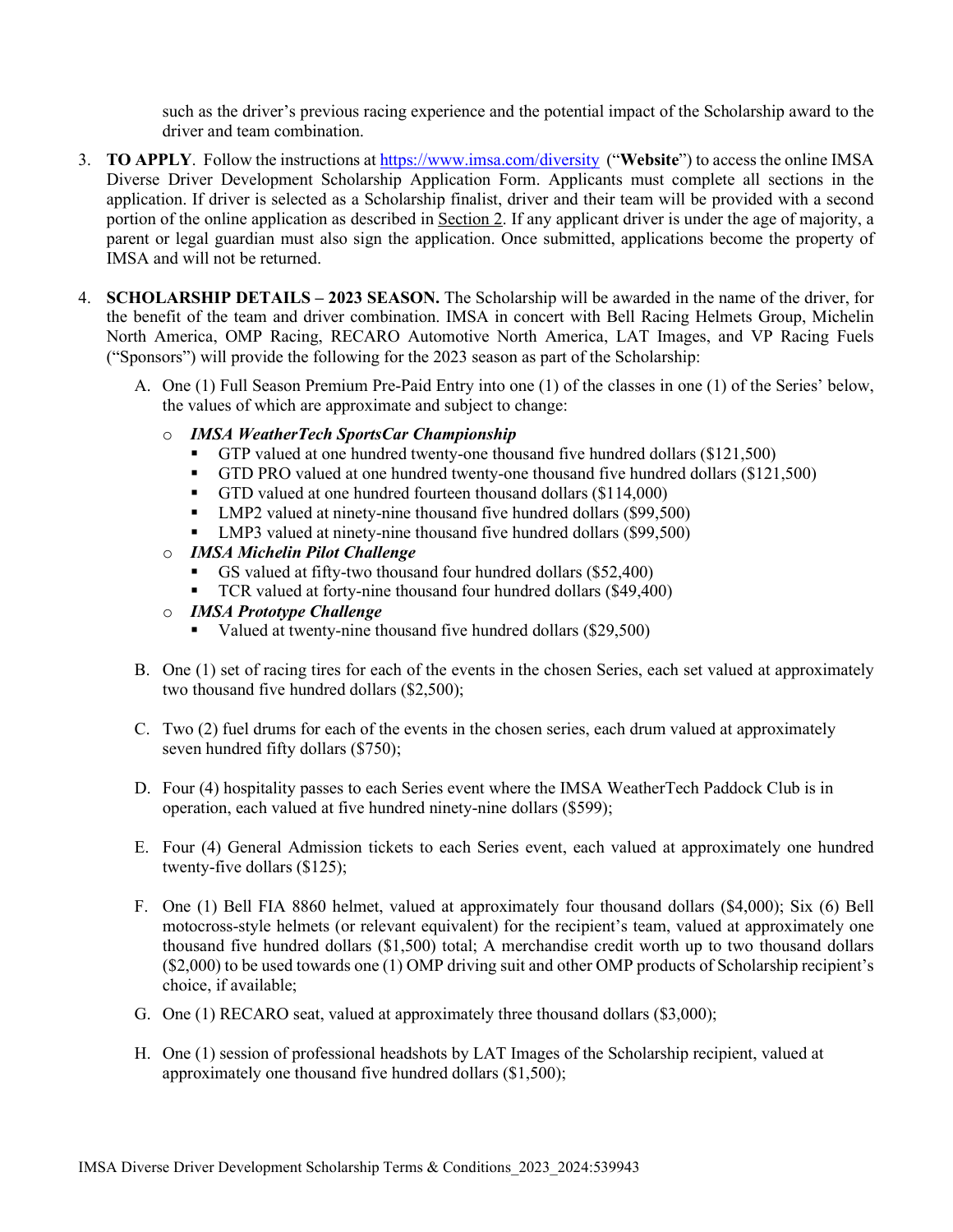- I. One (1) dedicated IMSA account manager for the year, valued at approximately five thousand dollars (\$5,000);
- J. One (1) session on best practices for social media use, valued at approximately one thousand dollars (\$1,000); and
- K. One (1) session on best practices for interviews, valued at approximately one thousand dollars (\$1,000).

Based on the Scholarship award selected, the total value of the 2023 Scholarship will range from approximately Eighty-Two Thousand Nine Hundred Dollars to Two Hundred Thirty Thousand One Hundred Dollars (\$82,900 - \$230,100), the values of which are approximate and subject to change. The Scholarship recipient driver and team combination shall not be entitled to any payments, benefits, or entitlements beyond the Scholarship components described above. Tax consequences, if any, resulting from the team's acceptance of the Scholarship shall be the sole responsibility of the team. Depending on the organizational structure of the team, IMSA may issue the team a 1099 in the amount equivalent to the award received. Under no circumstances shall acceptance of the Scholarship be deemed to create a relationship of employment, joint venture, or partnership as between the Sponsors and the Scholarship team/driver recipient. In order to participate in the 2023 events, Scholarship team/driver recipient shall cover their costs and expenses over and above the Scholarship award, including but not limited to the costs of the IMSA license and credentials, transportation and travel costs to the various racing venues, vehicle, vehicle fuel, parts and maintenance costs, and a variety of other expenses over the course of the full 2023 season. Scholarship recipients are solely responsible for all costs of participating in the 2023 season that are not expressly included in the Scholarship. In addition to the foregoing costs and expenses, Scholarship team/driver recipient will be required to include decals and patches for all of the Sponsors on the vehicle and all driver fire suits, in accordance with the latest IMSA Sporting Regulations & Series Supplementary Regulations ("**Rules**"). Decals and patches bearing Sponsor logos that are not specifically addressed in the Rules will be placed on the lower rocker panel of the vehicle at a size no greater than 4" x 6" and will be placed on the sleeves of the fire suits at a size no larger than the current mandatory series mark on the fire suit.

5. **SCHOLARSHIP DETAILS – 2024 SEASON.** Provided that the Scholarship recipient continues to race for their team in 2024 (or other team competing in the Series) and has continued to demonstrate strong moral character, IMSA shall extend the Scholarship through the 2024 Season, which will include the following benefits:

A. Fifty percent (50%) of one (1) Full Season Premium Pre-Paid Entry into one (1) of the Classes in one (1) Series' below, the values of which are approximate and subject to change:

#### o *IMSA WeatherTech SportsCar Championship*

- GTP valued at sixty thousand seven hundred fifty dollars (\$60,750)
- GTD PRO valued at sixty thousand seven hundred fifty dollars (\$60,750)
- GTD valued at fifty-seven thousand dollars (\$57,000)
- LMP2 valued at forty-nine thousand seven hundred fifty dollars (\$49,750)
- LMP3 valued at forty-nine thousand seven hundred fifty dollars (\$49,750)

## o *IMSA Michelin Pilot Challenge*

- GS valued at twenty-six thousand two hundred dollars (\$26,200)
- TCR valued at twenty-four thousand seven hundred dollars (\$24,700)
- o *IMSA Prototype Challenge*
	- Valued at fourteen thousand seven hundred fifty dollars (\$14,750)
- B. One (1) set of racing tires for each of the events in the chosen Series, each set valued at approximately two thousand five hundred dollars (\$2,500);
- C. Four (4) hospitality passes to each Series event where the IMSA WeatherTech Paddock Club is in operation, each valued at five hundred ninety-nine dollars (\$599);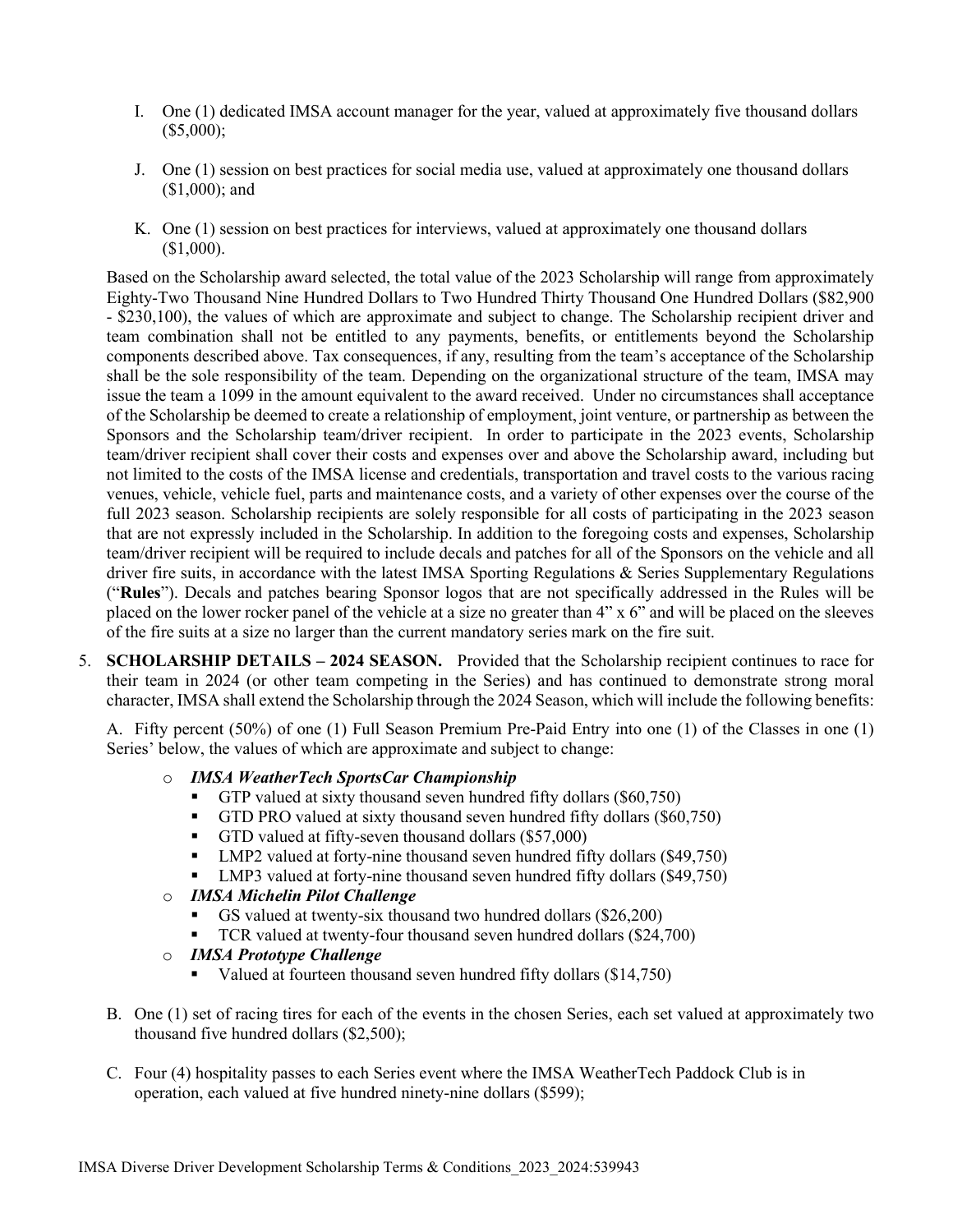- D. Four (4) General Admission tickets to each Series event, each valued at approximately one hundred twentyfive dollars (\$125); and
- E. One (1) dedicated IMSA account manager for the year, valued at approximately five thousand dollars (\$5,000).
- 6. **NOTIFICATION AND VERIFICATION**. Applicants will be notified by email prior to the close of entries for the first IMSA event of the 2023 season. Final award and approval of the Scholarship is conditioned upon potential Scholarship team/driver recipient completing and returning all required documents and releases within the designated time frame and on complying with all rules and regulations for participation in the Series. Potential Scholarship driver recipient must submit all required medical forms, ImPACT testing results, waivers, releases and indemnity agreements, including signatures of a parent or legal guardian for any driver under the age of majority. Potential Scholarship team recipient must sign and return Premium Entrant Agreement. If driver or team fails to return any required documents within the deadline, or if the driver is disqualified from participating in the series for medical or any other reasons, or if the team and driver decline the Scholarship during the confirmation process, then the Scholarship will not be awarded to that applicant. If the first potential Scholarship recipient is not confirmed as the Scholarship recipient for any reason, Sponsors may select and notify another potential Scholarship recipient of their award if time permits before the start of the 2023 season, at the sole discretion of IMSA. IMSA reserves the right not to award the Scholarship to any recipient in the event IMSA determines that none of the applications meet the threshold for award of the Scholarship, at the sole discretion of IMSA, or in the event that a suitable recipient cannot be confirmed before the start of the 2023 season.
- 7. **CONDITIONS OF THE SCHOLARSHIP**. Scholarship team/driver recipient must commit to participating together in every race of the 2023 season. Additionally, Scholarship team/driver recipient must commit to participating together in every race of the 2024 season if such team/driver recipient wishes to receive the 2024 benefits. Sponsors recognize that there may be illness, force majeure events, or other extenuating circumstances that might prevent participation of a driver and/or team in a particular racing event, in which case Scholarship team/driver recipient must inform IMSA of the circumstances in advance of the event. Any failure of the Scholarship recipient team and/or driver to perform its obligations pursuant to the Scholarship puts at risk any unused components of the Scholarship, which Sponsors may withhold in their sole discretion. Scholarship driver recipient also understands and agrees that they are also committing to conducting a minimum of two (2) media/public appearances as directed by IMSA which may be recorded each season if applicable.

#### 8. **LIMITATIONS OF LIABILITY AND RELEASE**. IMSA, Sponsors, and their respective employees,

directors, officers and agents shall have no liability or responsibility arising out of or resulting from the completion and submission of an application for the Scholarship or the inability to upload or download any information of documentation in connection with the application process. IMSA nor Sponsors have any responsibility or liability for technical problems or technical malfunctions, hardware or software errors; faulty computer, cable, satellite, network, electronic, Internet connectivity or other online or network communication problems; errors or limitations of any Internet service providers, servers, hosts or other providers; garbled, jumbled or faulty data transmissions; failure of any online transmissions or e-mails to be sent or received; lost, late, delayed or intercepted transmissions; inaccessibility of the website in whole or in part for any reason; traffic congestion on the Internet or the website; unauthorized human or non-human intervention in the application process, including without limitation, unauthorized tampering, hacking, theft, virus, bugs, or worms. Use of website is at user's own risk. IMSA nor Sponsors are responsible for any personal injury or property damage or losses of any kind which may be sustained to user's or any other person's computer or mobile device resulting from submission of an application. IMSA nor Sponsors are responsible for lost, late, misdirected, mutilated or postage-due mail.

By submitting an application for the Scholarship, applicants agree (a) to release IMSA, Sponsors, and their respective employees, officers, directors and agents from any and all claims, damages or liabilities arising from or relating to the application and Scholarship award process; (b) under no circumstances will applicants be